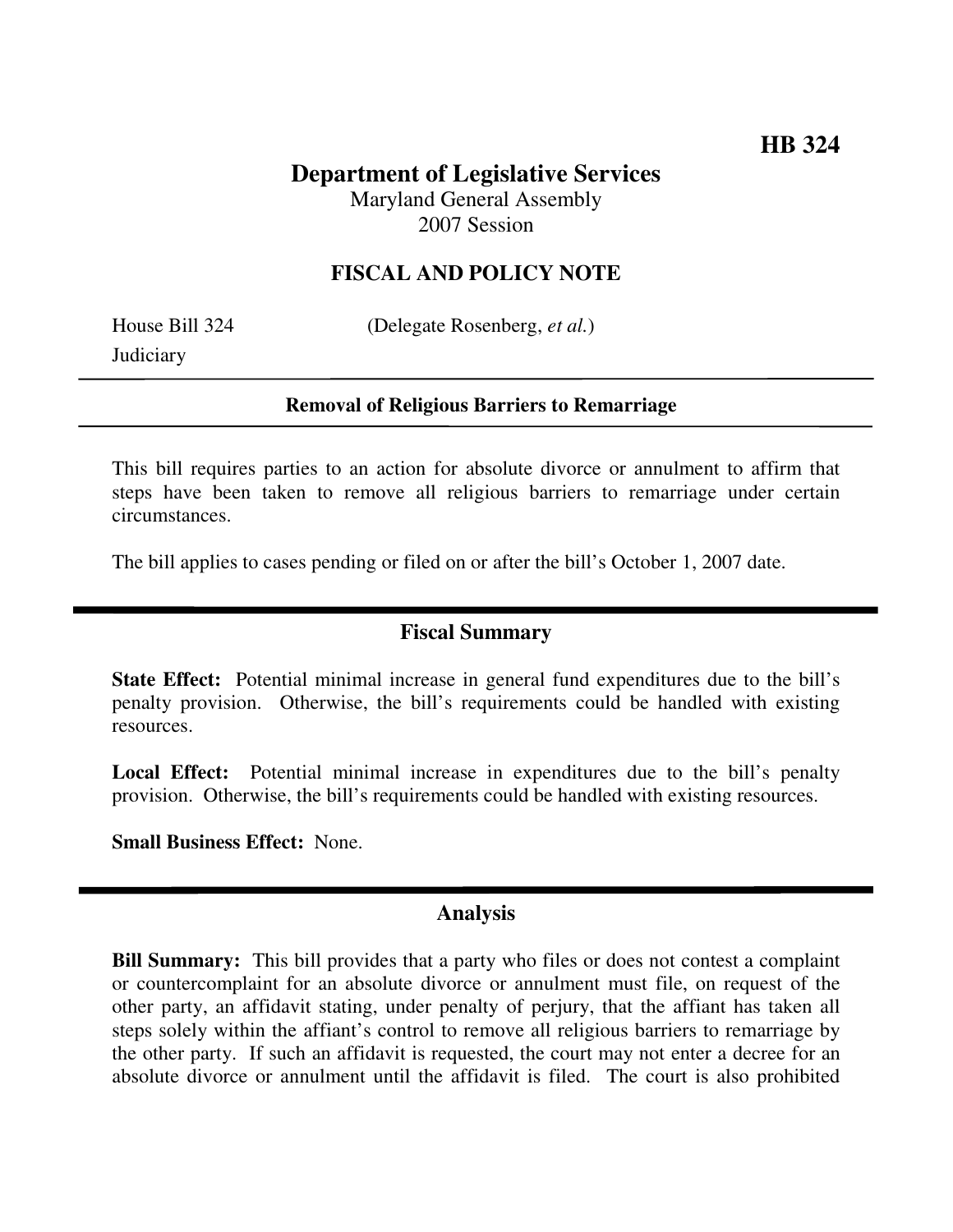from entering a decree for absolute divorce or annulment if the court determines that the affiant submitted the affidavit with the knowledge that it was false.

This bill may not be construed to:  $\bullet$  authorize a court to order a party to remove a religious barrier to remarriage; • inhibit or restrain an individual from taking part in ecclesiastical tribunal proceedings for a decree of matrimonial nullity or dissolution according to religious tenets; or • inhibit or restrain a religious body from adhering to its ecclesiastical tenets governing marriage.

**Current Law:** Parties to absolute divorce or annulment proceedings are not required to take steps to remove religious barriers to remarriage by the other party.

A person may not willfully and falsely make an oath or affirmation: • if the false swearing is perjury at common law; • in an affidavit required by law; • in an affidavit made to induce a court or officer to pass an account or other claim; or • as otherwise specified in statute. A violator is guilty of the misdemeanor of perjury and is subject to imprisonment for up to 10 years. The State may institute a prosecution for this misdemeanor at any time.

**Background:** Based on a 1983 New York statute, the bill seeks to address a problem for people who obtain a civil divorce, but still face religious barriers to remarriage if the party wishes to remarry within the faith.

For example, under traditional Jewish law, a civil divorce does not dissolve the marriage. Only a religious divorce, provided by a signed writ of divorce called a "*get,*" completely dissolves the marriage for a person who wishes to remarry within the Orthodox Jewish religion. By tradition, only the husband has the power to grant or withhold the *get*. The rabbinic authorities may not compel the husband to grant the *get* if he does not wish to do so. Until a woman receives a *get,* she may not remarry within her religion. If she does remarry without the *get,* the new marriage is not considered valid. The woman is considered an adulterer, and any children from the new marriage are considered illegitimate.

As a result, remarriage is not a practical option for these women. They have been referred to as *"agunah"* or "chained wives," a term that comes from the Hebrew word for women without a *get.* Because the husband has the sole power to grant a *get,* Orthodox Jewish women who want the option to remarry in the faith at a future time could be forced to give up property rights, alimony, and child custody by their husbands. Two Baltimore women have received media coverage for their efforts to force their husbands to provide a *get.*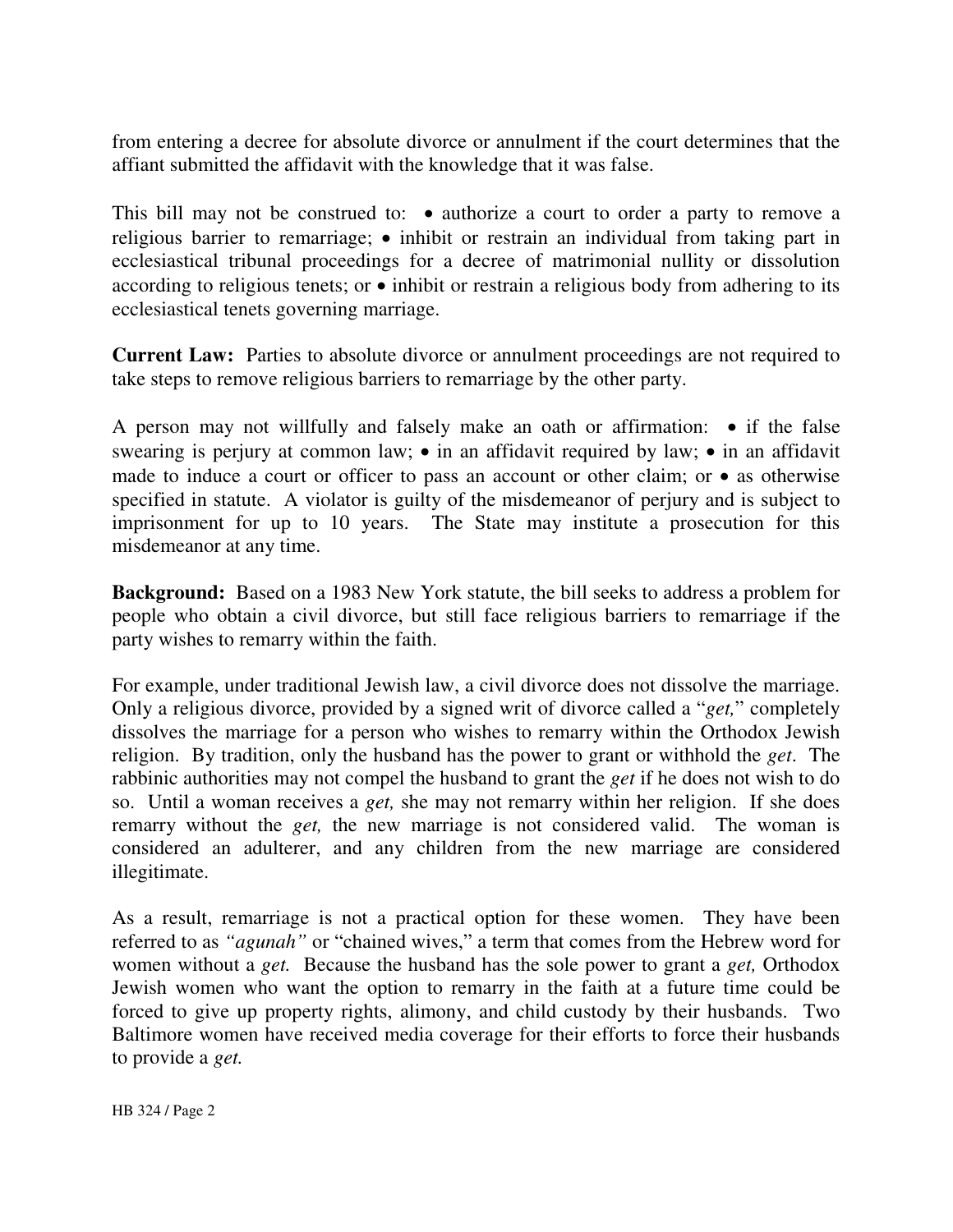**State and Local Fiscal Effect:** The Administrative Office of the Courts advises that this bill could require the filing of additional documents with the courts and may result in delay of the final judgment. When requested, the party must file an affidavit, even if the party chooses not to answer the divorce complaint. More cases could become contested. However, because of the relatively limited situations to which this bill would apply, it is anticipated that the Judiciary could meet the requirements of this bill using existing resources.

**State Expenditures:** General fund expenditures could increase minimally as a result of the bill's incarceration penalty due to more people being committed to Division of Correction (DOC) facilities and increased payments to counties for reimbursement of inmate costs. The number of people convicted of this proposed crime is expected to be minimal.

Persons serving a sentence longer than 18 months are incarcerated in DOC facilities. Currently, the average total cost per inmate, including overhead, is estimated at \$2,300 per month. This bill alone, however, should not create the need for additional beds, personnel, or facilities. Excluding overhead, the average cost of housing a new DOC inmate (including medical care and variable costs) is \$465 per month. Excluding medical care, the average variable costs total \$134 per month.

Persons serving a sentence of one year or less in a jurisdiction other than Baltimore City are sentenced to local detention facilities. For persons sentenced to a term of between 12 and 18 months, the sentencing judge has the discretion to order that the sentence be served at a local facility or DOC. The State reimburses counties for part of their incarceration costs, on a per diem basis, after a person has served 90 days. State per diem reimbursements for fiscal 2008 are estimated to range from \$21 to \$65 per inmate depending upon the jurisdiction. Persons sentenced to such a term in Baltimore City are generally incarcerated in DOC facilities. The Baltimore City Detention Center, a State-operated facility, is used primarily for pretrial detentions.

**Local Expenditures:** Expenditures could increase minimally as a result of the bill's incarceration penalty. Counties pay the full cost of incarceration for people in their facilities for the first 90 days of the sentence, plus part of the per diem cost after 90 days. Per diem operating costs of local detention facilities are expected to range from \$42 to \$120 per inmate in fiscal 2008.

# **Additional Information**